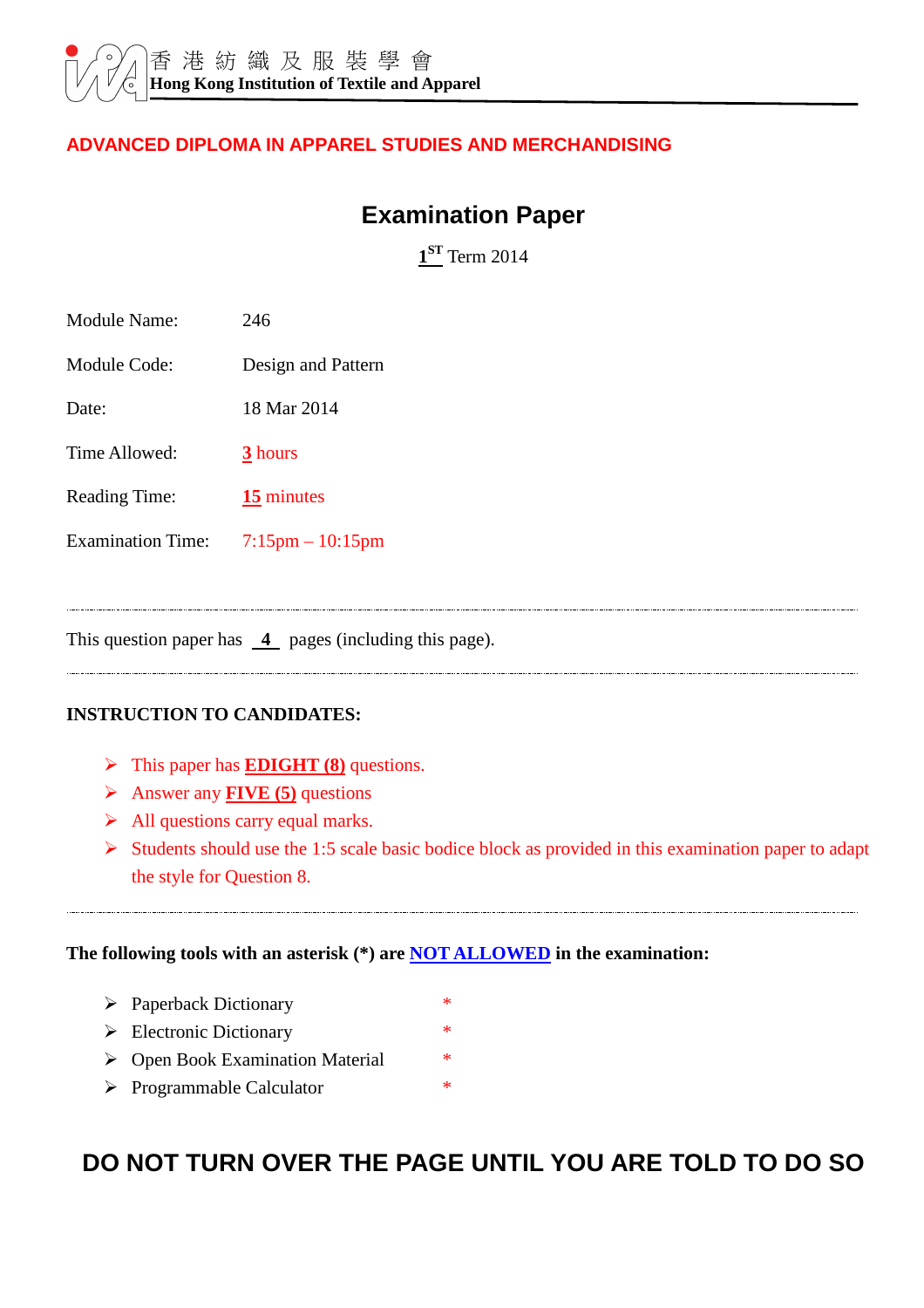## **Section A**

#### **Question 1 to Question 4**

### **Choose at least ONE question**

## **Question 1**

| (a)        | What is the definition of fashion design?                                                                                           | $(10\%)$  |
|------------|-------------------------------------------------------------------------------------------------------------------------------------|-----------|
| <b>(b)</b> | Describe the THREE main categories of fashion market and their characteristics. Give<br>two brand name examples for each category.  | $(90\%)$  |
|            | <b>Question 2</b>                                                                                                                   |           |
|            | Design a set of winter women's ensemble in fashion illustration using inspirations from the<br>"military" and describe your design. | $(100\%)$ |
|            | <b>Question 3</b>                                                                                                                   |           |
| (a)        | Discuss the role of fashion designers.                                                                                              | $(30\%)$  |
| <b>(b)</b> | List FIVE practical criteria the designers need to consider in fashion and clothing design.                                         | $(10\%)$  |
| (c)        | Discuss the ergonomic considerations when designing apparels for traveling. Give<br>examples to illustrate your answers.            | $(60\%)$  |
|            | <b>Question 4</b>                                                                                                                   |           |
| (a)        | What is colour specification system and why is it important for the apparel industry?                                               | $(30\%)$  |

**(b)** Draw a lady's dress flat drawing using the analogous colour scheme. **(70%)**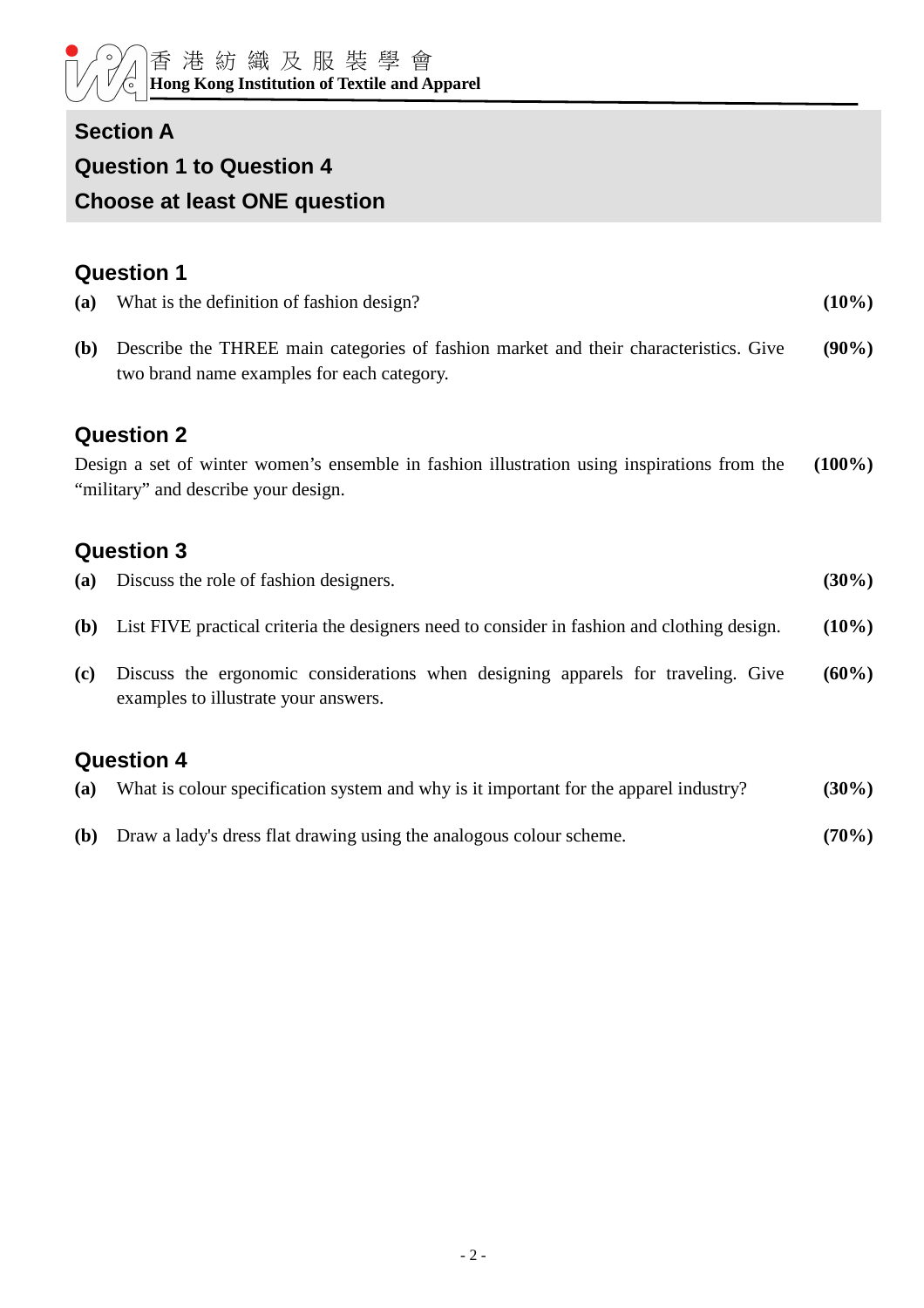## **Section B**

### **Question 5 to Question 8**

# **Choose at least ONE question**

|              | <b>Question 5</b>                                                                                 |          |
|--------------|---------------------------------------------------------------------------------------------------|----------|
| (a)          | How is Computer Aided Design (CAD) assisted for fashion designer?                                 | (35%)    |
| <b>(b)</b>   | Define and describe 'fasteners' in pattern construction.                                          | (65%)    |
|              | <b>Question 6</b>                                                                                 |          |
| (a)          | In sewing process, what is a seam?                                                                | $(20\%)$ |
| ( <b>b</b> ) | With the aid of diagram, define and describe 'Plain Seam'?                                        | $(80\%)$ |
|              | <b>Question 7</b>                                                                                 |          |
| (a)          | Describe the uses of paper pattern                                                                |          |
| <b>(b)</b>   | What is the 'size system'?                                                                        |          |
| (c)          | In pattern making, define the following pattern types:<br>The Basic Block Pattern<br>$\mathbf{i}$ | (25%)    |
|              | $\mathbf{ii}$<br>The Working Pattern<br>The Final Pattern                                         |          |
|              | iii)                                                                                              |          |